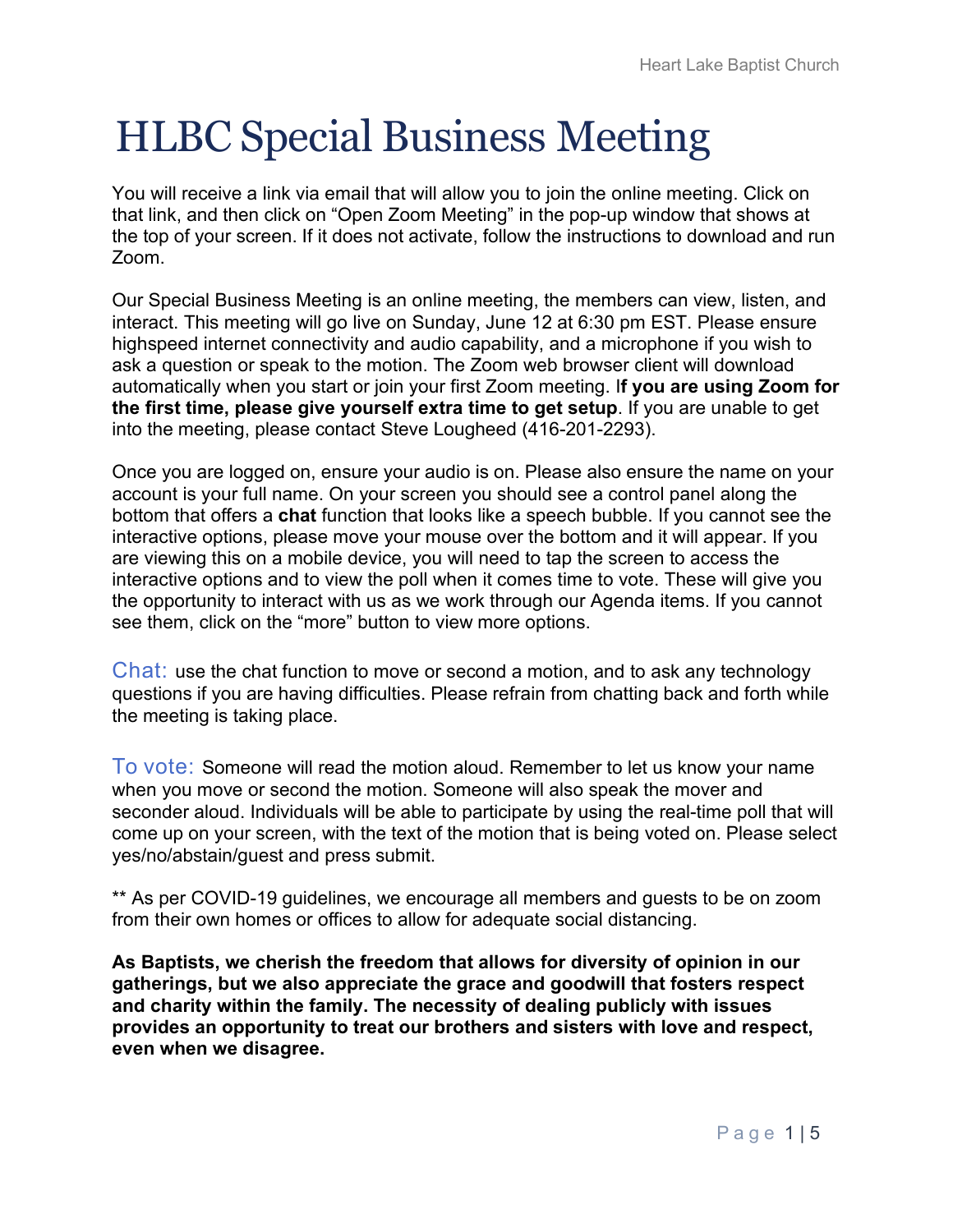### Motions

Any delegate has the right to make a motion regarding any item **already on the agenda**.

### Procedures for Discussion

For the convenience of voting delegates, the following guide to procedures is provided.

1. To speak about a motion

Members can express their agreement or disagreement with a motion. Use the Chat feature to indicate you would like to speak to a motion by writing "I would like to speak to the motion" and wait to be recognized by the presiding officer. The chair will unmute you, and you will receive a prompt to confirm you would like to unmute or remain muted; you must choose to unmute to speak to a motion. Please do not write out your question; only verbalized questions will be answered (i.e., your questions will not be answered in the Q&A feature). Please begin by stating your name. As a rule, you can only speak once about a motion. You may speak for up to two minutes. Please note that the webinar host will put your microphone on mute once you have finished speaking to a motion.

- 2. Once given the opportunity to speak, you can do one of four things:
	- Speak to or against the motion.
	- Make a motion to amend the main motion (an amendment may not reverse the main intent of the motion).
	- Make a motion to defer action until another day.
	- Make a motion to refer the matter to the Board.

### 3. To end debate

If you feel that there has been enough discussion, you can make a motion "that the vote be taken now." This motion to end debate must then be voted on.

#### 4. Amendments

An amendment usually deals with a specific part of the main motion and may not undo the intent of the main motion. You may make a motion to amend an amendment. When we have only the main motion on the floor, that is what is discussed and voted upon. When someone moves "to amend the main motion," we stop discussing the main motion and debate only the proposed amendment.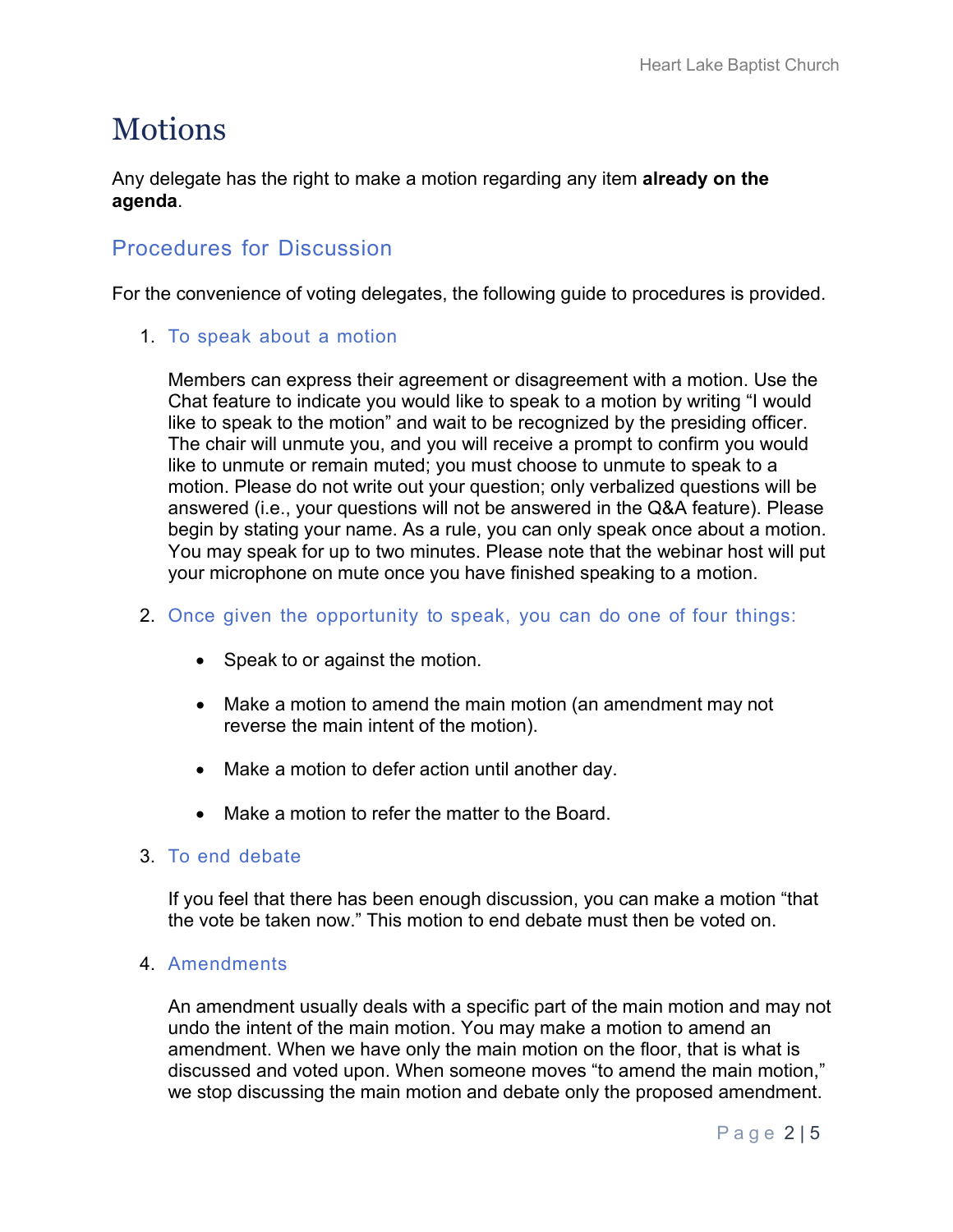Then we vote on the amendment. If the amendment carries, it immediately changes the main motion. This new, amended motion is then debated and put to a vote. While debating an amendment, someone may make a motion to amend the amendment. Then this motion is voted upon; if it is carried, we then discuss the revised amendment that we have just created. If the amendment to the amendment is defeated, we then go back to discussion of the original amendment.

### 5. The Chair

The Chair's main role is to act as a facilitator, helping to keep the discussions flowing in an orderly way. Sometimes a delegate will raise a "point of order," which is basically questioning whether proper procedure is being followed. The presiding officer will then rule on the point of order before the debate is resumed. The presiding officer's decision is binding unless a delegate immediately challenges it. If that happens, the challenge is immediately put to a vote of the delegates.

## Voting

When it comes time to vote on a motion, someone will read the motion aloud. Use the chat function to move or second a motion. Someone will also speak the mover and seconder aloud. Individuals will be able to participate by using the real-time poll that will come up on your screen, with the text of the motion that is being voted on.

- Select your response of yes, no, abstain or guest.
- Press "SUBMIT" to send the presiding officer your vote via the real-time poll.
- Once we have received all the votes, you will see a report on your screen stating the results, and the presiding officer will verbally declare the motion as carried, if applicable.
- Please note that there will be a brief pause of live-feed-spoken-word after each poll is put on the screen as it takes some time to gather in all the votes. Thank you in advance for your patience.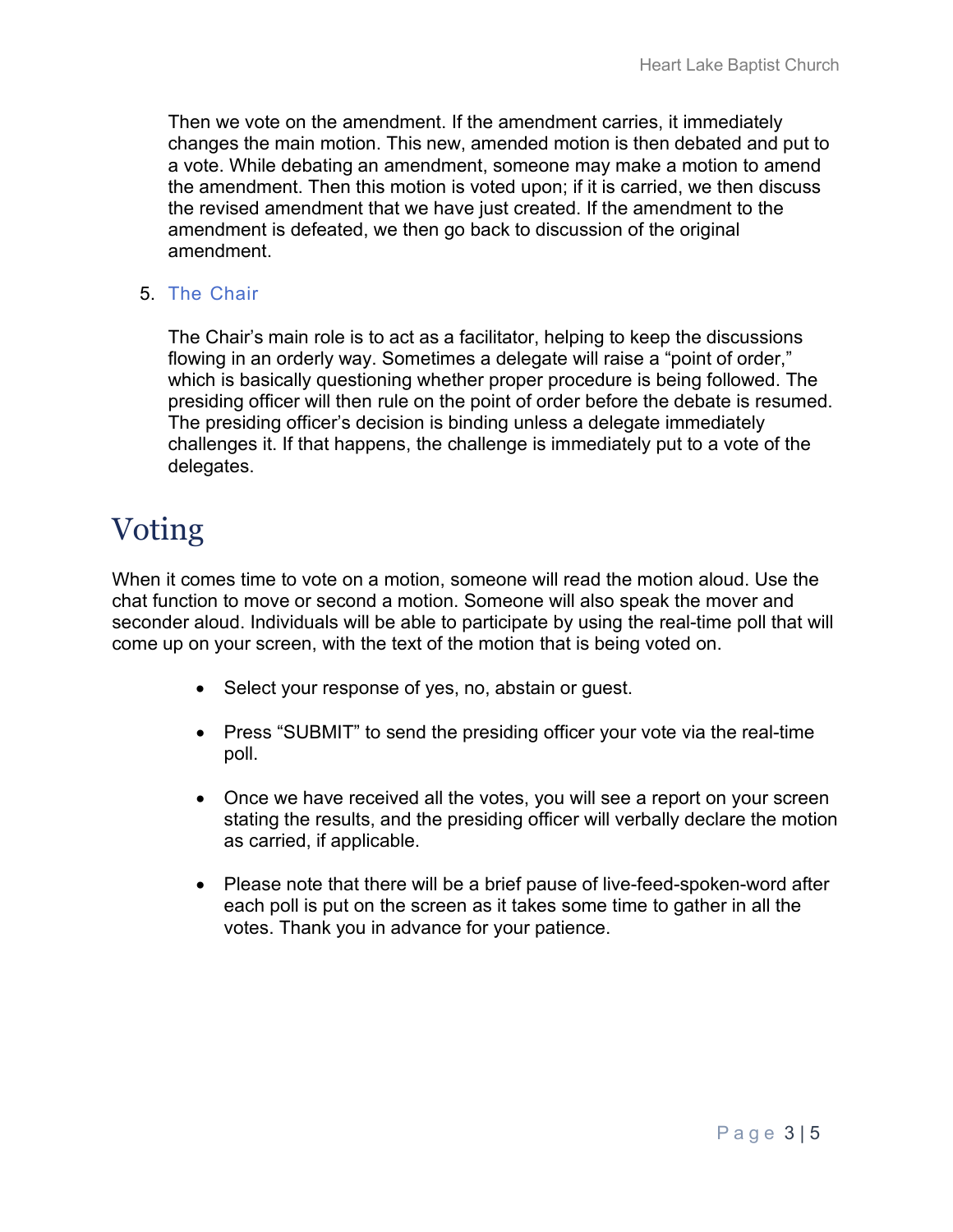## F.A.Q.'s

### 1. When is the meeting and how long will it last?

The meeting is on Sunday, June 13 at 6 p.m. It will last approximately 1 hour and 30 minutes.

### 2. How is the meeting being held?

The meeting is being held via Zoom through an attendee's personal device (computer, tablet, phone, etc.). You will require a computer with sound and internet capabilities, and a microphone if you wish to ask a question or speak.

### 3. What is the benefit of meeting remotely?

We are taking advantage of new opportunities and technology available to us which will allow more people to participate in meetings. Due to restrictions of the COVID-19 pandemic, meeting remotely also allows everyone to stay safe and healthy and limits the spread of the virus.

### 4. What will be discussed at this meeting?

- Minutes of Previous Congregational Meetings
- **► Growing Together Plan**
- **▶** Jump Start Ministry Plan
- $\triangleright$  Current Financial Update
- $\triangleright$  Budget Proposal
- $\triangleright$  Nominating Committee Recommendations
- **EXEC** Policies Revised Policies
- **▶ Annual Reports**
- Other Business

#### 5. What will this online meeting look like in terms of technology?

The Zoom invite link will be sent to the email provided during registration. Only members will be able to vote. Guests must select the "Guest" option in the polls.